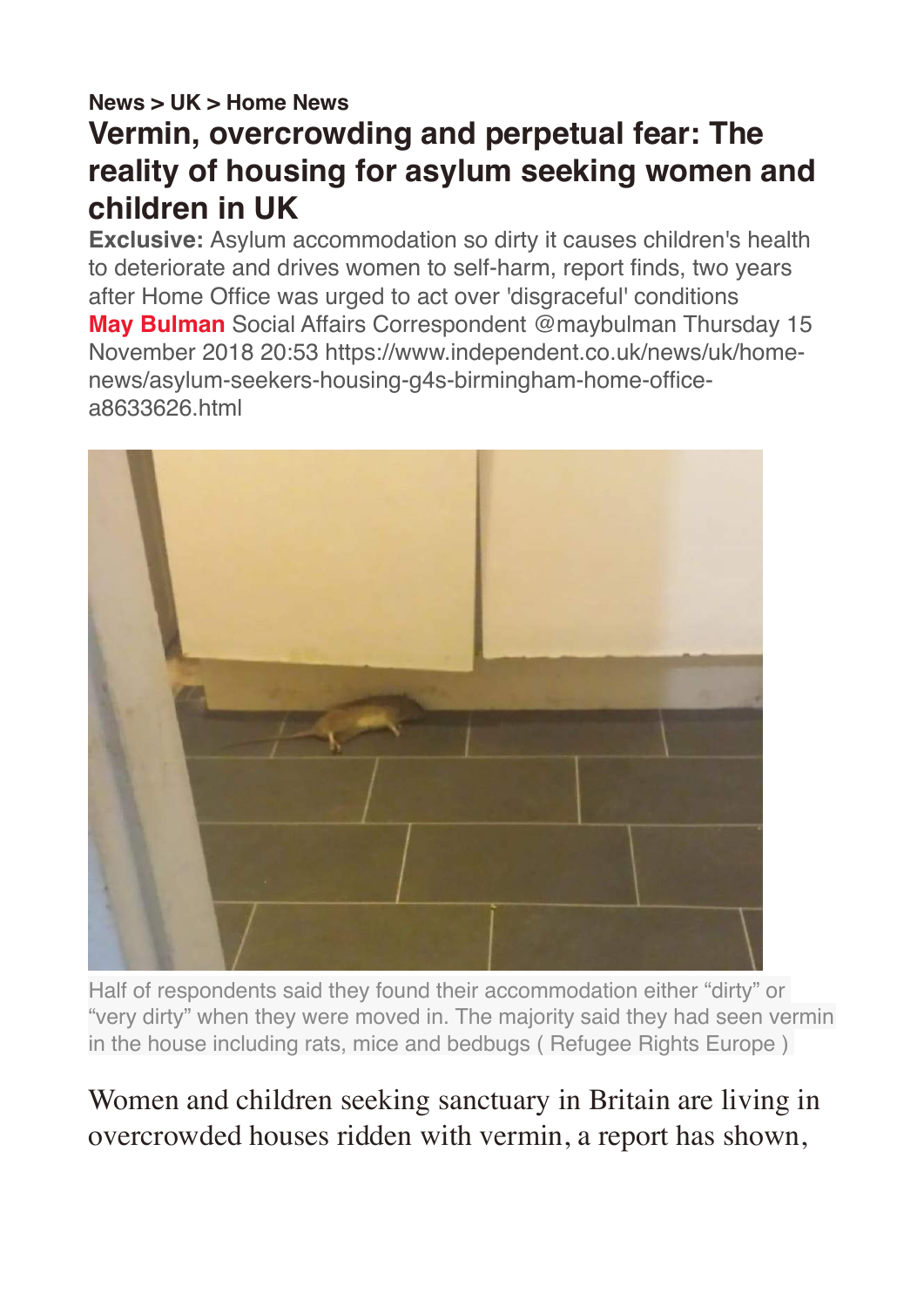almost two years after the [Home Office](https://www.independent.co.uk/topic/Home_Office) was ordered to take urgent action over poor conditions in asylum housing. The report, seen exclusively by *The Independent*, reveals that asylum seeking families are being placed in accommodation so dirty it has made children ill and driven some women to selfharm.

Politicians and charities said the "appalling" conditions were the result of both long delays in asylum decisions and mismanagement in the outsourcing of contracts by the Home Office allowing private firms to "cut corners"

The research, by the charity Refugee Rights Europe, comes almost two years after a report by the Home Affairs Select Committee described asylum accommodation as a "disgrace" and called for "urgent action" to be taken by the Home Office and providers to deal with the issue.

Since 2012, the Home Office has outsourced the provision of asylum accommodation to private providers Serco, Clearsprings and G4S, and despite widespread criticism of the conditions in the housing, the original five-year contracts were extended in 2017 for another two years.

The research was carried out in collaboration with the MEENA Centre and the Baobab Women's Project, which both support women and children asylum seekers. The report focused on the state of asylum housing in [Birmingham,](https://www.independent.co.uk/topic/Birmingham) which is run by G4S. The research included a survey of 34 women, most of whom are single, divorced or widowed, and many of whom have young children.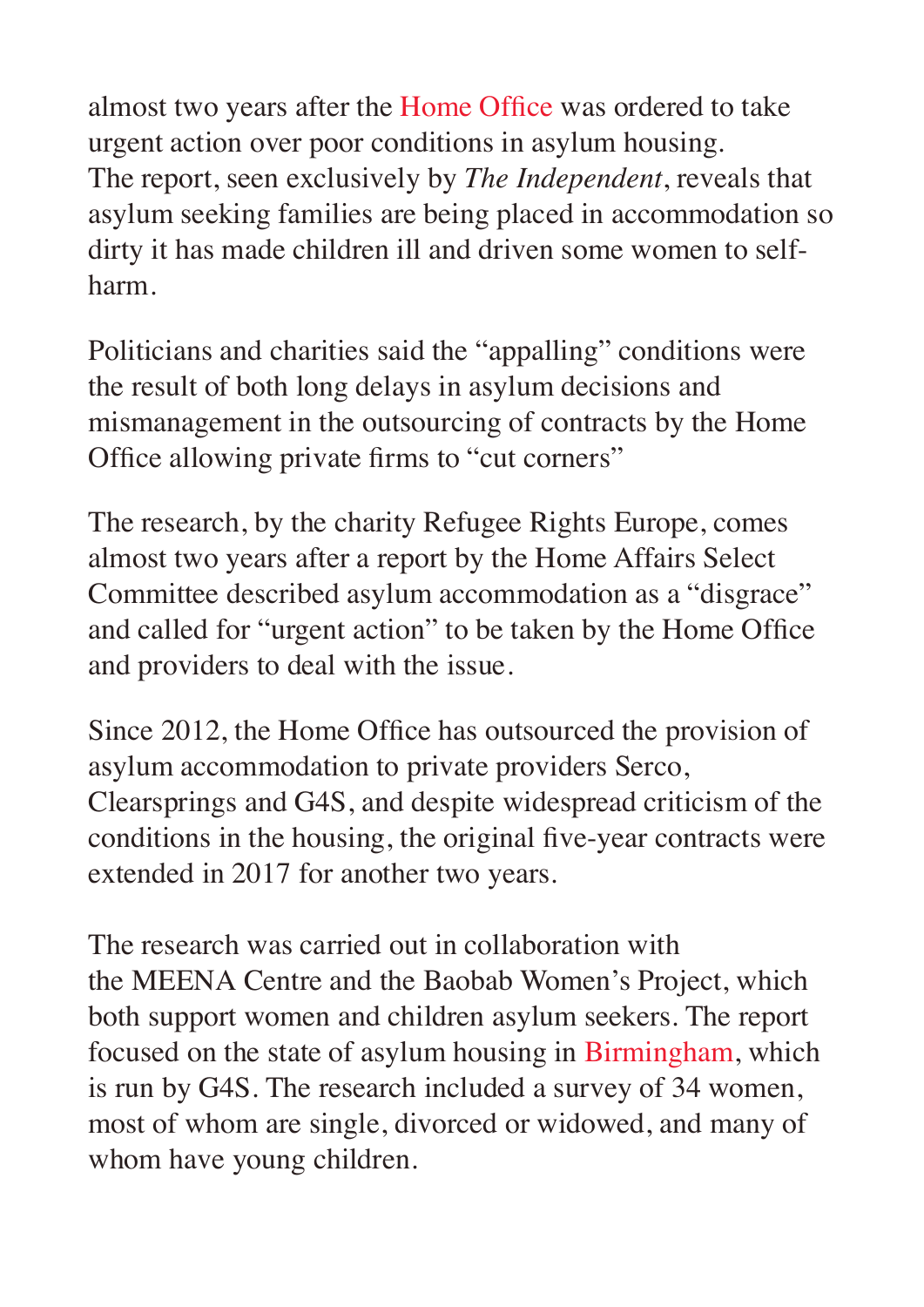Half of respondents said they found their accommodation either "dirty" or "very dirty" when they moved in. The majority said they had seen vermin in the house including rats, mice and bedbugs.

Support workers told researchers that in some cases, children had developed chest infections and other illnesses as a result of the unsanitary accommodation.



Cockroaches found in asylum seeker housing

One Eritrean asylum seeking mother who moved into the housing when she was pregnant said: "The sofa smells. It's very dirty and with the baby it's not good. He has a throat problem, and the floor is so dirty. Everything is dirty." The housing was often found to be overcrowded, with a third of respondents sharing a room with another person, while some reported staying in rooms with six, seven or even eight other people.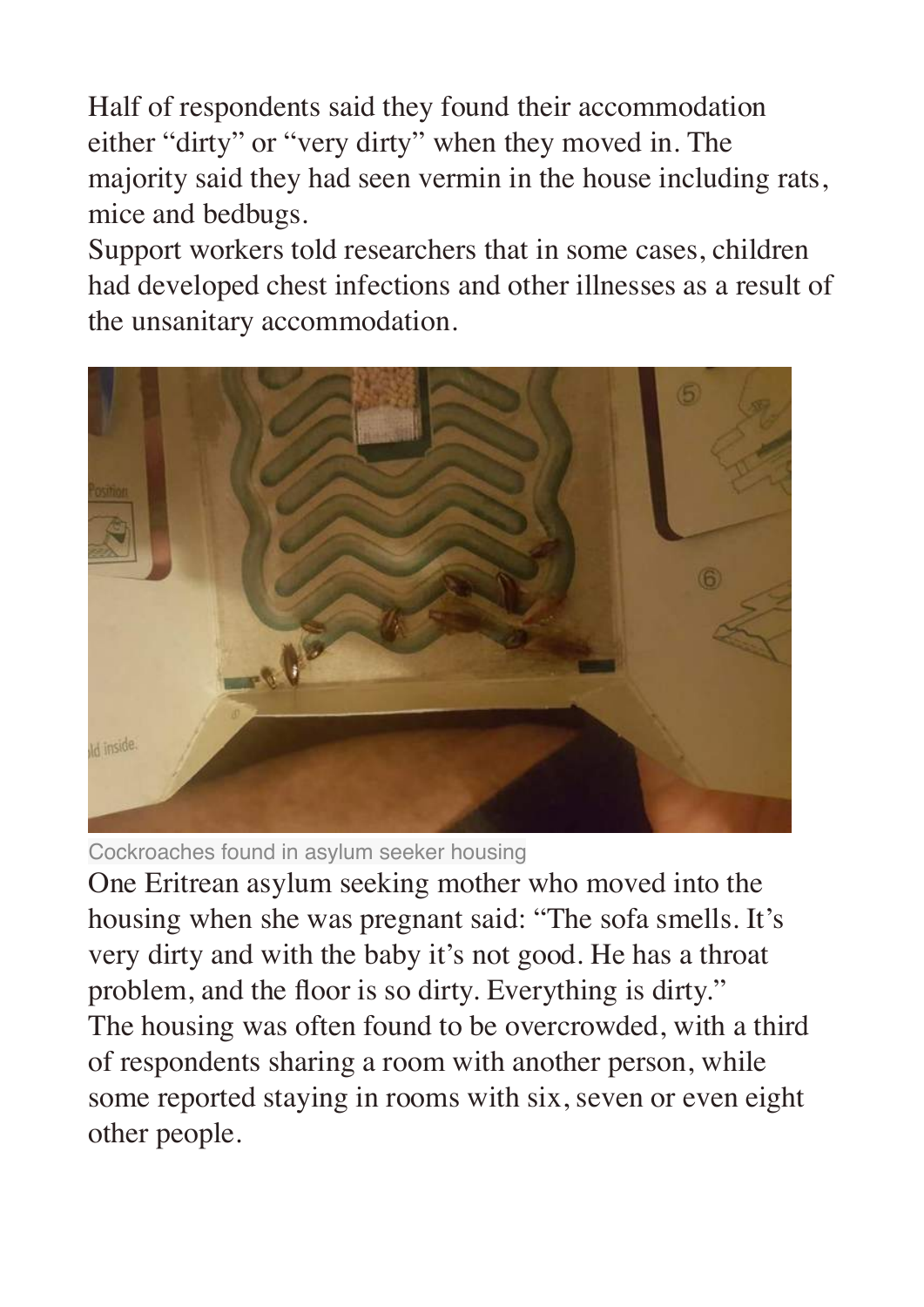One woman from Eritrea said: "The room they give me is very very small and has no cupboard. So small that I can not keep my things in there. I have to store them in the kitchen and the communal living room."

Many respondents said they felt unsafe in their accommodation, with nearly a third (31 per cent) of reporting having witnessed violence, and one in five experiencing violence themselves.

Many cited the presence of men which made them them feel at risk. Others expressed concern about the mental health of other residents, with one woman saying: "[I don't feel safe] because there is another lady in the same accommodation who is putting her life at danger."

A third of respondents said they did not feel safe raising complaints about their accommodation to their landlord or housing officers. When asked why, the majority said that they were afraid of losing their accommodation, while others said they did not want to seem "rude or ungrateful".

The report also raised concerns that many asylum seeking women were being placed far from available services and support networks and GP surgeries, leading to isolation and disruption to their children's development.

One single mother of four was forced to move four times over a short period of time, and said she had been unable to find a place in a nearby school for her 11-year-old son, who then had to travel long distances to attend school.

A support worker reported concerns that developmental issues in children had been missed by "postcode based" health visitors when they were moved around.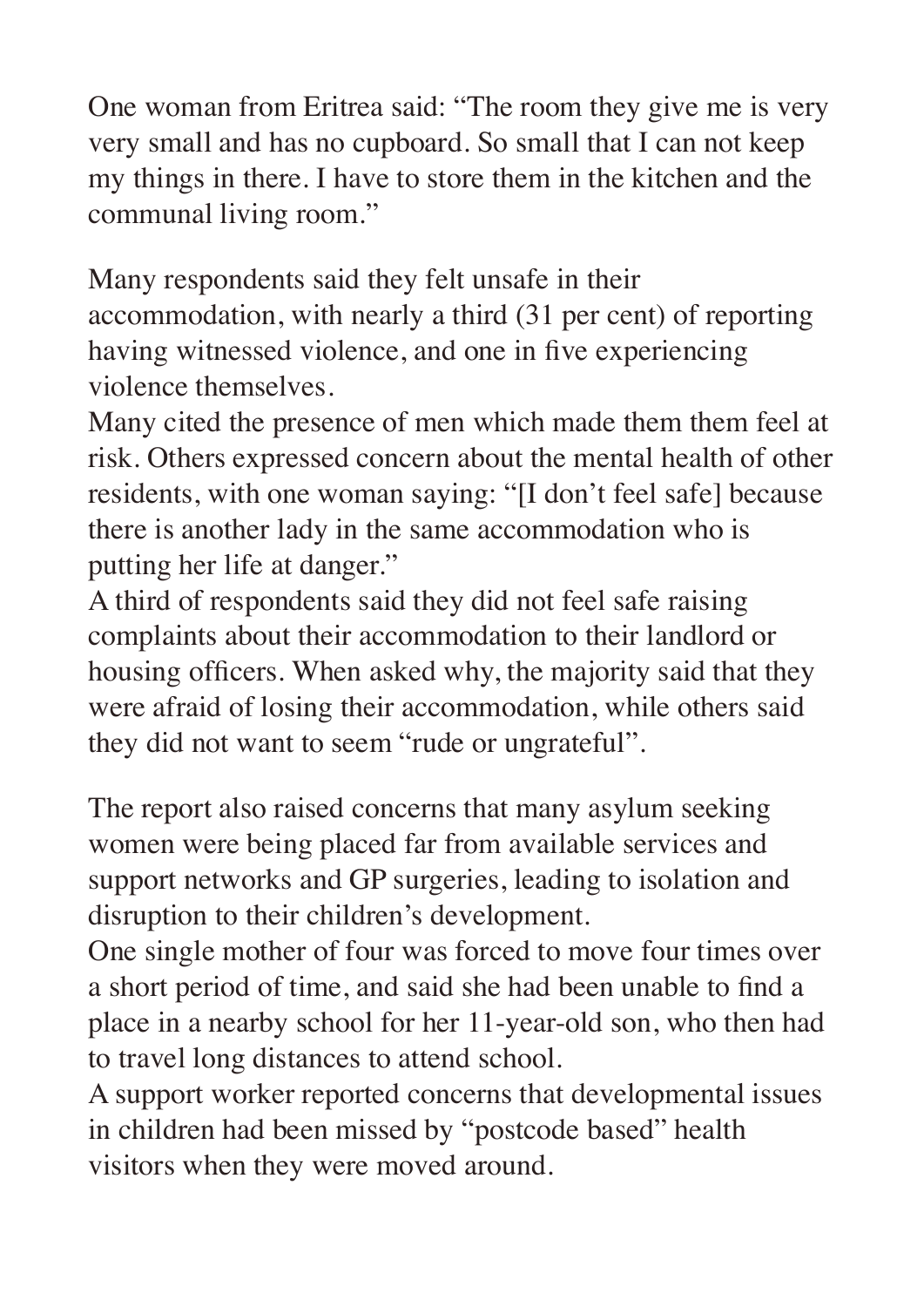

Peeling wallpaper could be seen in one bathroom

The report also found that an increasing number of women and children were being driven to self-harm. One woman said: "[Life] in the UK is a nightmare. We live in a limbo. The system pushes you to commit suicide."

Alarmingly, it appeared as though dispersal policies sometimes led to the continued separation of families and spouses. In one case, a Syrian family who had gone through a family reunification process in Britain had been placed in different cities.

Half of the women interviewed reported that they had slept rough since arriving in the UK, which researchers said highlighted gaps in the accessible provision of accommodation for asylum seeking women in all stages of the process.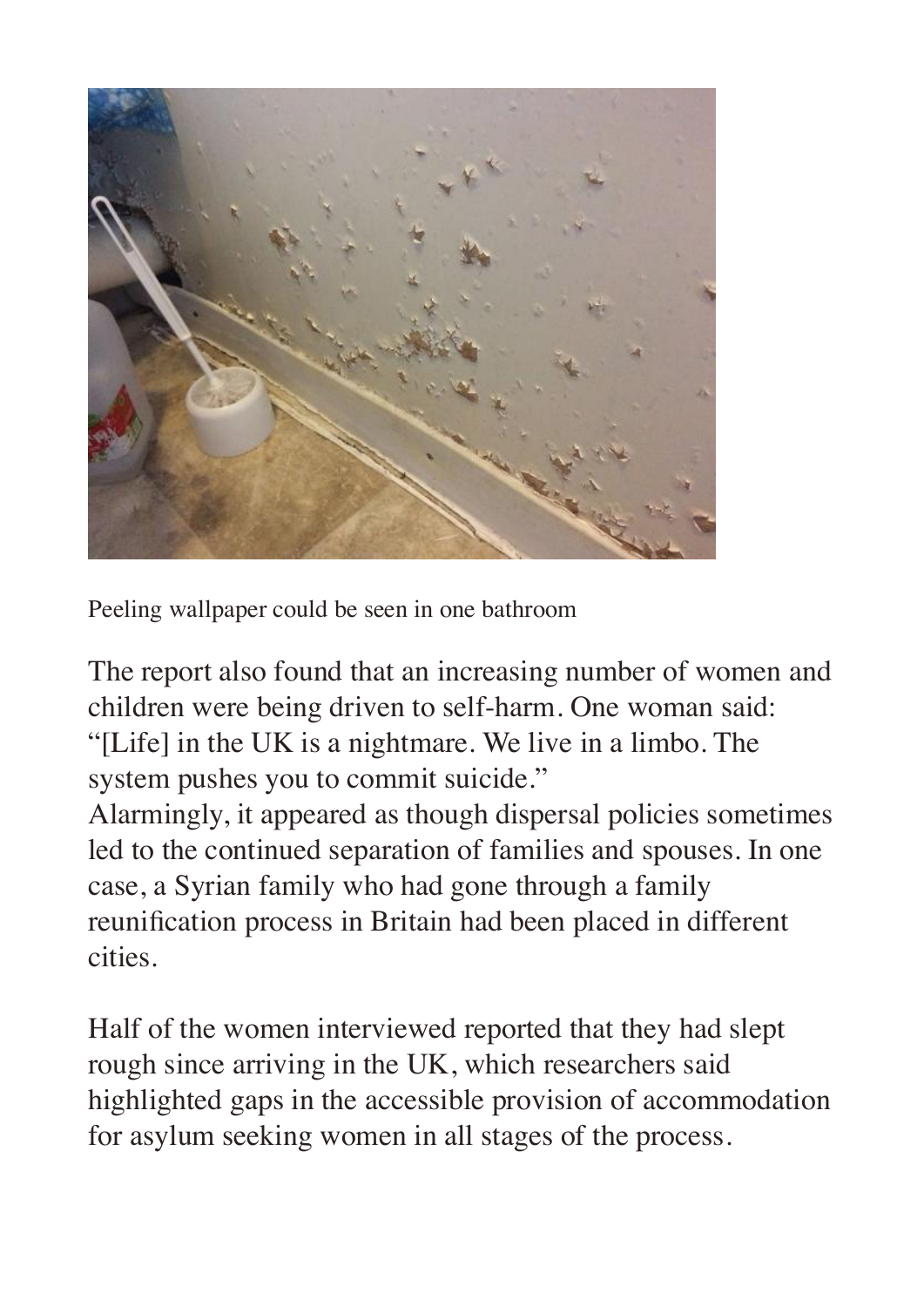In light of the findings, Sarah Taal, coordinator and advocate at Baobab Women's Project, said it was "imperative" that the Home Office ensured clean and well-fixed accommodation. She added: "We are calling for increased transparency through the publishing of contracts, and assurance that the Home Office will hold the new contractors accountable. The Home Office must ensure that individuals seeking sanctuary in the UK are provided with humane living conditions."

Thangam Debbonaire, who chairs the All-Party Parliamentary Group on Refugees, said: "The only people benefiting from this system are the private contractors providing this shoddy accommodation. These companies are being offered contracts worth £4bn over the next 10 years, and past experience shows they are not being managed properly. This allows them to cut corners and make a fortune out of desperate people.

"Staffing shortages and incompetence at the Home Office mean delays to asylum decisions, forcing people to live in squalor for years."

Stephen Hale, chief executive of Refugee Action, said the charity had seen similar issues, citing the example of pregnant women being forced to sleep on sofas in communal areas because they were unable to climb the stairs of their accommodation.

He added: "And too often families and individuals seeking asylum are housed in areas totally unsuited to their circumstances, far from the services they need to effectively navigate the process. Living on only £5.39 per day, they are unable to travel to see their solicitors."